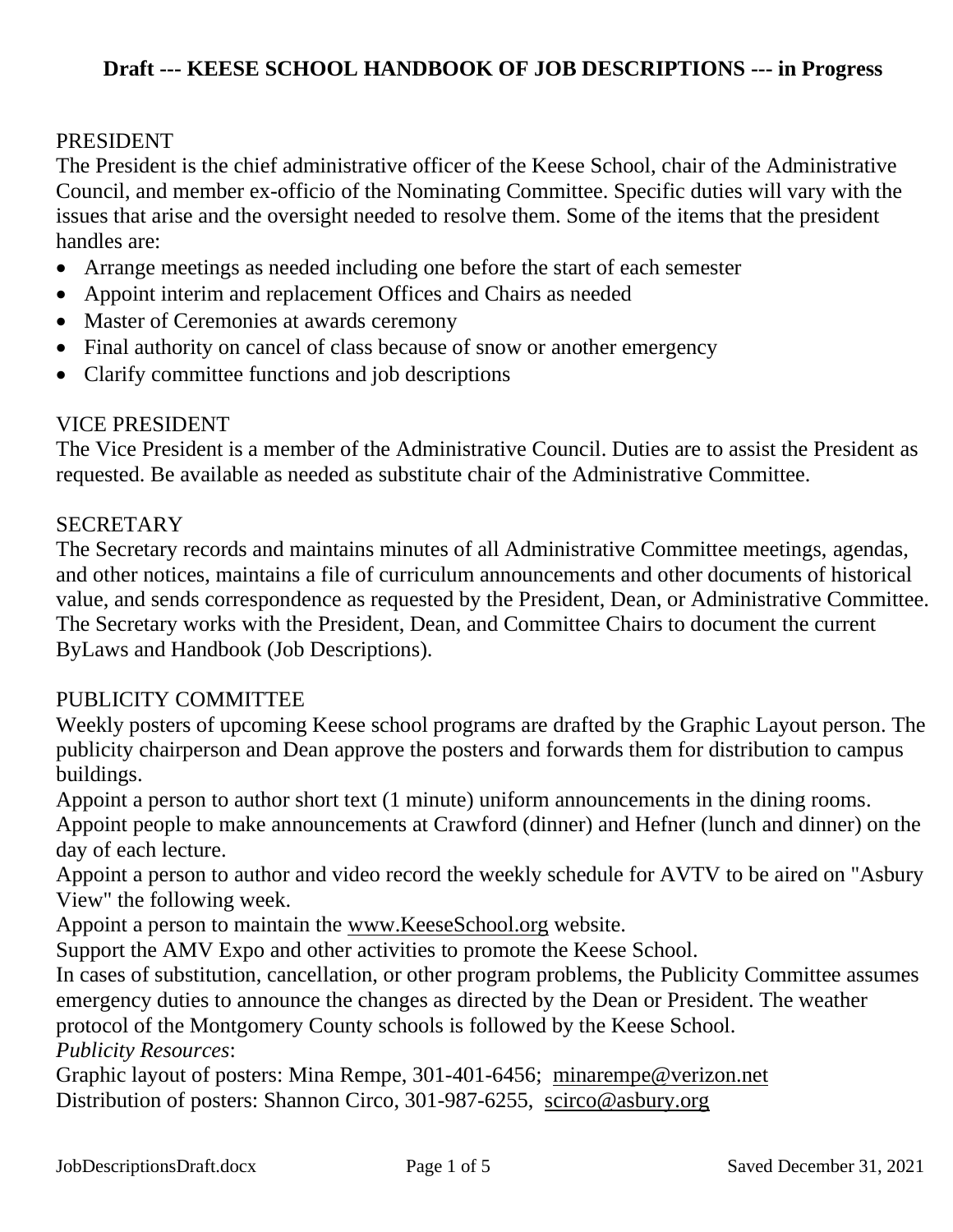### **DEAN**

The Dean is a member of the Administrative Council and chair of the Curriculum Committee. Each semester the Dean and assistants obtain speakers in subject areas including: history, science, music, art/literature, and social issues. The Dean draws on Assistant Deans, the Curriculum Committee, residents, and community contacts to identify speakers for evening lectures and instructors for daytime classes.

When a candidate speaker's Name, Contact, Title and Date is confirmed, the Dean tentatively reserves the Date in the booking sheet and authorizes any required honorarium. When the Presenter, Date, Title, Abstract, and Bio are collected and formatted into catalog ready material, the Dean reviews the material, names the Host, forwards the approved material to the Catalog Editors, and updates the tentative booking to accepted.

Additional duties include:

- Work with the Arrangements Committee to reserve classrooms and lecture halls and arrange for special equipment, housekeeping set-ups, shuttle schedule and dining for guests.
- Work with the Catalog Editors to develop the first draft of the catalog and review subsequent drafts.
- Get approval for catalog printing from the Asbury Business Manager. Order the required number of catalogs to be printed and distributed to all Independent Living Residents.
- Coordinate with the Publicity Committee to author and email "Nudges" to residents that have requested promotion of the upcoming weekly Keese School events.
- Appoint the Host for each event. The Host sponsors a campus dinner with the speaker and a guest. The Host introduces the speaker and manages Q&A after the event.
- After each lecture, the Dean promotes the next Keese School presentation.
- The Dean shares duties with the Assistant Deans to familiarize the Assistants with the functions of the Dean.

### ASSISTANT DEAN

Work with the Dean to learn the duties of the Dean. Support all Dean activities including recruiting speakers, obtaining abstracts and bios, hosting speakers, and coordinating with the Arrangements and Publications Committees.

#### CURRICULUM COMMITTEE

The Curriculum Committee is chaired by the Dean. The committee includes the Assistant Deans and residents who have educational interests and represent the independent-living neighborhoods of AMV. The committee helps the Dean identify qualified speakers and instructors for classes offering a variety of topics, viewpoints, and subjects.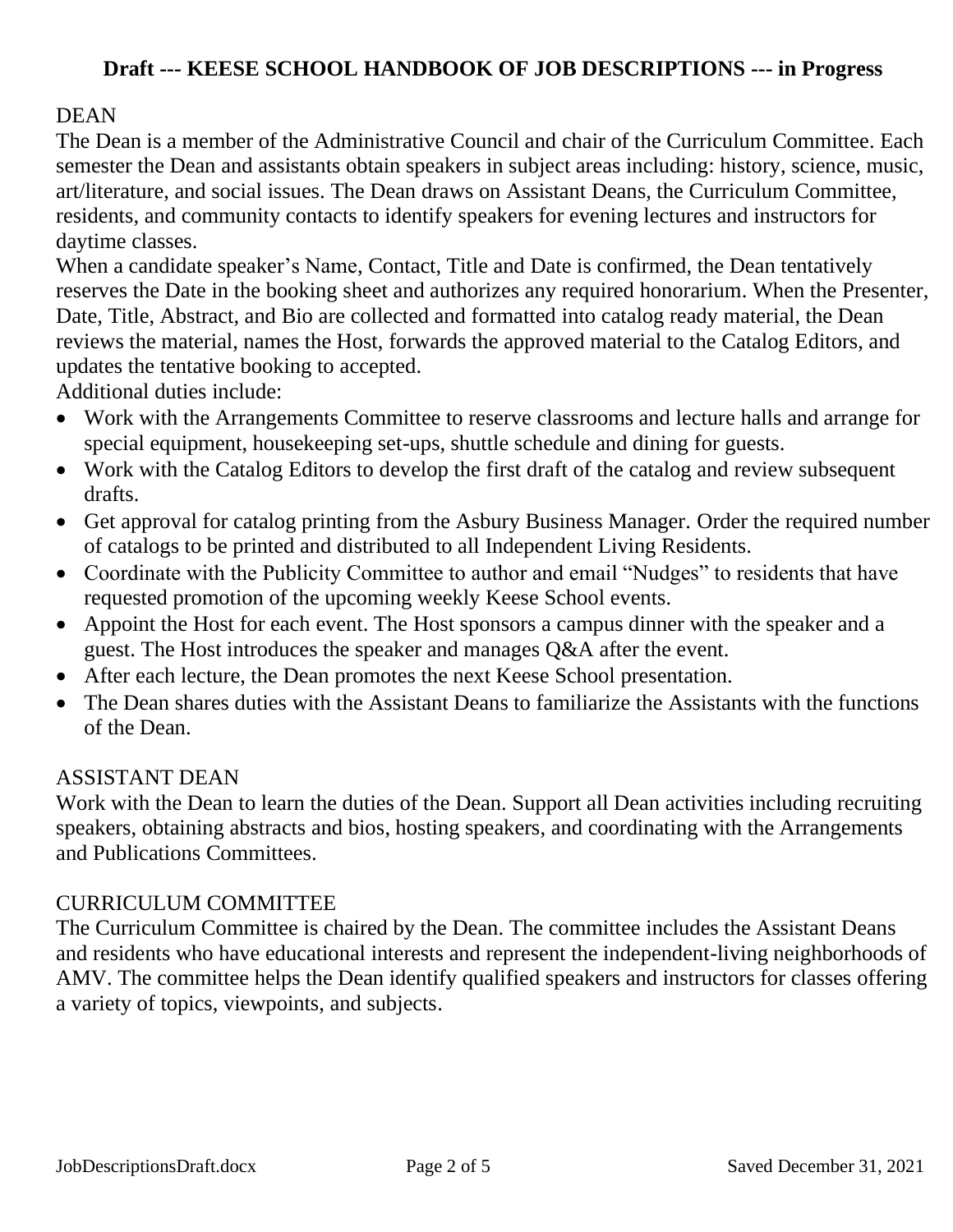# NOMINATING COMMITTEE

Each of the AMV independent living neighborhoods has a representative on the Nominating Committee. The President and the Dean serve as ex officio members. The Committee prepares a slate of officers of the Administrative Council, and Committee chairs for approval at the March Council meeting. The new officers and chairs begin their terms on July 1. The Nominating Committee works with the President to appoint temporary officers and members when a position is vacant.

### TREASURER

Upon receiving the registration checks and credit card entries from the registrar and verifying the totals, the treasurer completes two copies of a deposit form. One copy of the form is retained; the other, along with the checks, is sent to the CCAV treasure for deposit in the bank. After the checks and credit card entries are deposited, the CCAV treasurer sends back a receipt showing the deposit amount and a receipt number. This receipt is stapled to the retained copy of the deposit form, and the information is entered into an Excel computer program (specifically designed for recordkeeping) and filed in a manila folder.

Expenses of the Keese School each semester typically include catalog preparation and publication, guest artist fees, honorariums (\$50) for each nonresident lecturer, dining room charges for each speaker (and one guest, if any), bus rentals and driver tips, tour admissions, refunds, and miscellaneous reimbursements.

Upon receipt of a bill, the treasure fills out two copies of a withdrawal form, showing the amount requested and the person or organization to be paid. One copy of the form is forwarded to the CCAV treasure for payment. When the check is received, the check number is recorded on the retained withdrawal form and stapled with the bill requesting payment. This information is also entered into Excel and the paper records are filed in the manila folder with the deposit forms. The check is then mailed to the recipient.

When completing a registration form, residents may opt to donate to the Education Awards Fund. The name of each person contributing, and the amount of the gift is recorded by the registrar, and the money is held in escrow until the Education Awards ceremony in May. Any funds left after expenses will also be held in escrow for these awards.

### ASSISTANT TREASURER

The Assistant Treasurer's duties include keeping a calendar of the time and location of each event, based on the list prepared by the Registrar, and ensuring that the Attendance Committee provides sufficient volunteers at each event to collect the entry fee from those who did not register in advance. In addition, after each event the Assistant Treasurer collects from the Attendance volunteers the entrance fees received, double-checks the amount, and then turns these funds over to the Treasurer in a timely fashion. The Assistant Treasurer keeps any records required by the Treasurer and attends meetings of the Administrative Council with the Treasurer or as his or her representative.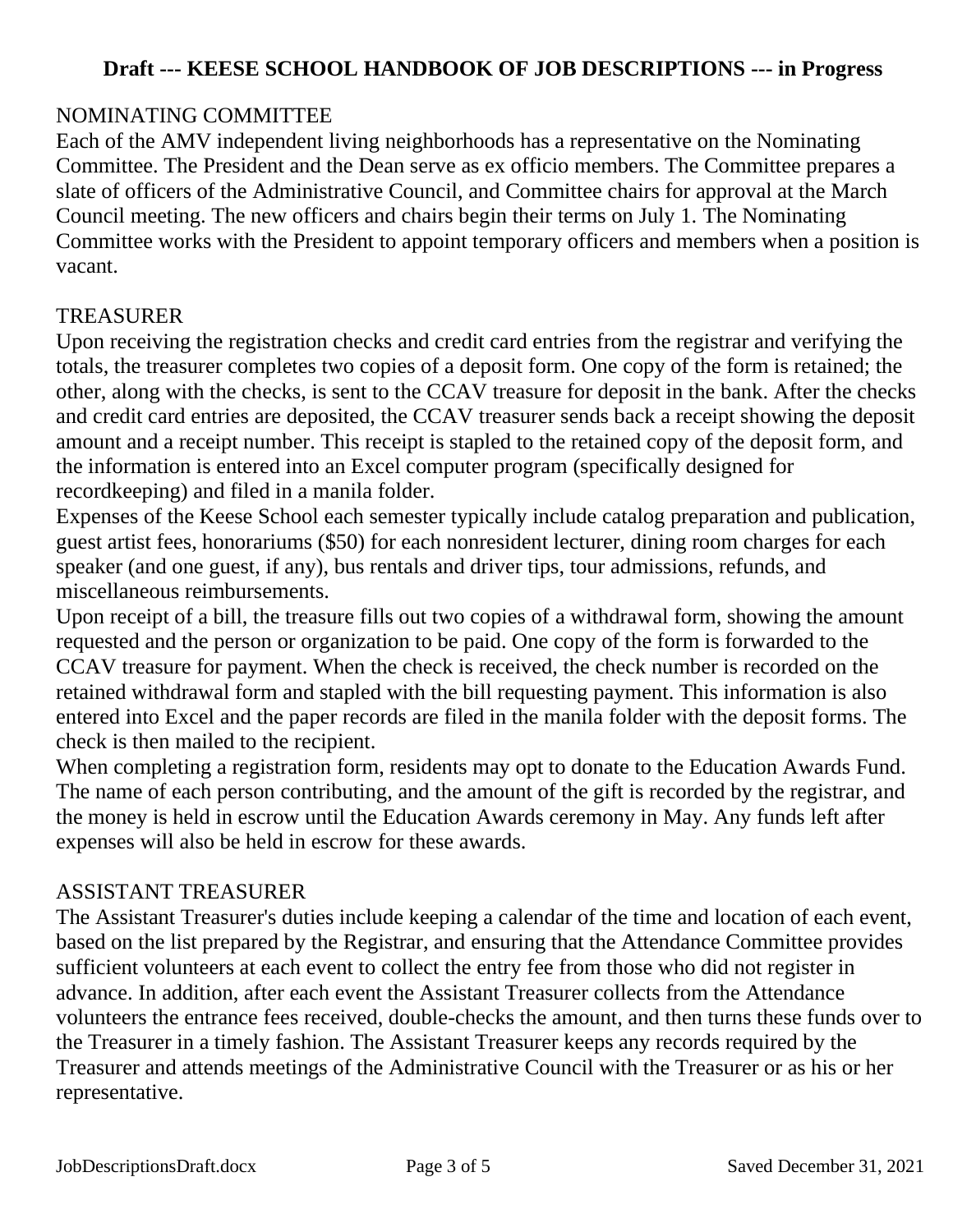## REGISTRAR

The Registrar is a member of the Administrative Committee. During the registration period for each semester, a resident may optionally register online at [www.KeeseSchoolCatalog.org](http://www.keeseschoolcatalog.org/) with a credit card; or use the registration forms in the catalog and send the forms with a check, to the Registrar. The Registrar records this information and then forwards to the Keese School Treasurer all of the checks and credit card receipts, the names of all persons enrolled, together with the individual payment amounts and the total.

The Registrar also provides a list of registrants for each event to the Attendance Committee, the class instructors, and leaders of other activities as appropriate. In addition, the Registrar records for future use each donation to the Education Awards Fund entered on the registration forms. At the end of each semester, the Registrar prepares a final attendance report to compare preregistrations with actual attendance.

The Registrar appoints a person to maintain [www.KeeseSchoolCatalog.org](http://www.keeseschoolcatalog.org/) web site and supporting applications for registration.

### ASSISTANT REGISTRAR

The Registrar provides the Assistant Registrar with a copy of the computer files of registration and payment data and instructs the Assistant Registrar in the use of those files. The Assistant Registrar retains this copy of the files in order to provide lists of registrants in the absence or incapacity of the Registrar.

### ARRANGEMENTS COMMITTEE

The Arrangements Committee is a Standing Committee. The committee works with the Dean to allocate a room for each lecture, performance, and Day Class event. The Chair recruits tech-savvy residents to assist with lecturers' set-up requirements. All committee members must have training in the latest upgrade of Asbury equipment in Heffner Auditorium, Parker Hall, Rosborough Theater, and the AVTV Studio. With the cooperation of the Housekeeping Department, the committee is responsible for setting up meeting rooms for the specific needs of each program. Before each program it is necessary to check batteries for hand-held or lapel mike, test room lighting and laptop connection if needed, arrange placement of lectern, and supply water in a cup or bottle.

### ATTENDANCE COMMITTEE

The Standing Committee for Attendance recruits greeters for lecture nights to check advance registrations and take payments at the door. The Chair arranges with the Assistant Treasurer to deposit the collected money. The Standing Committee also provides the Registrar with attendance information.